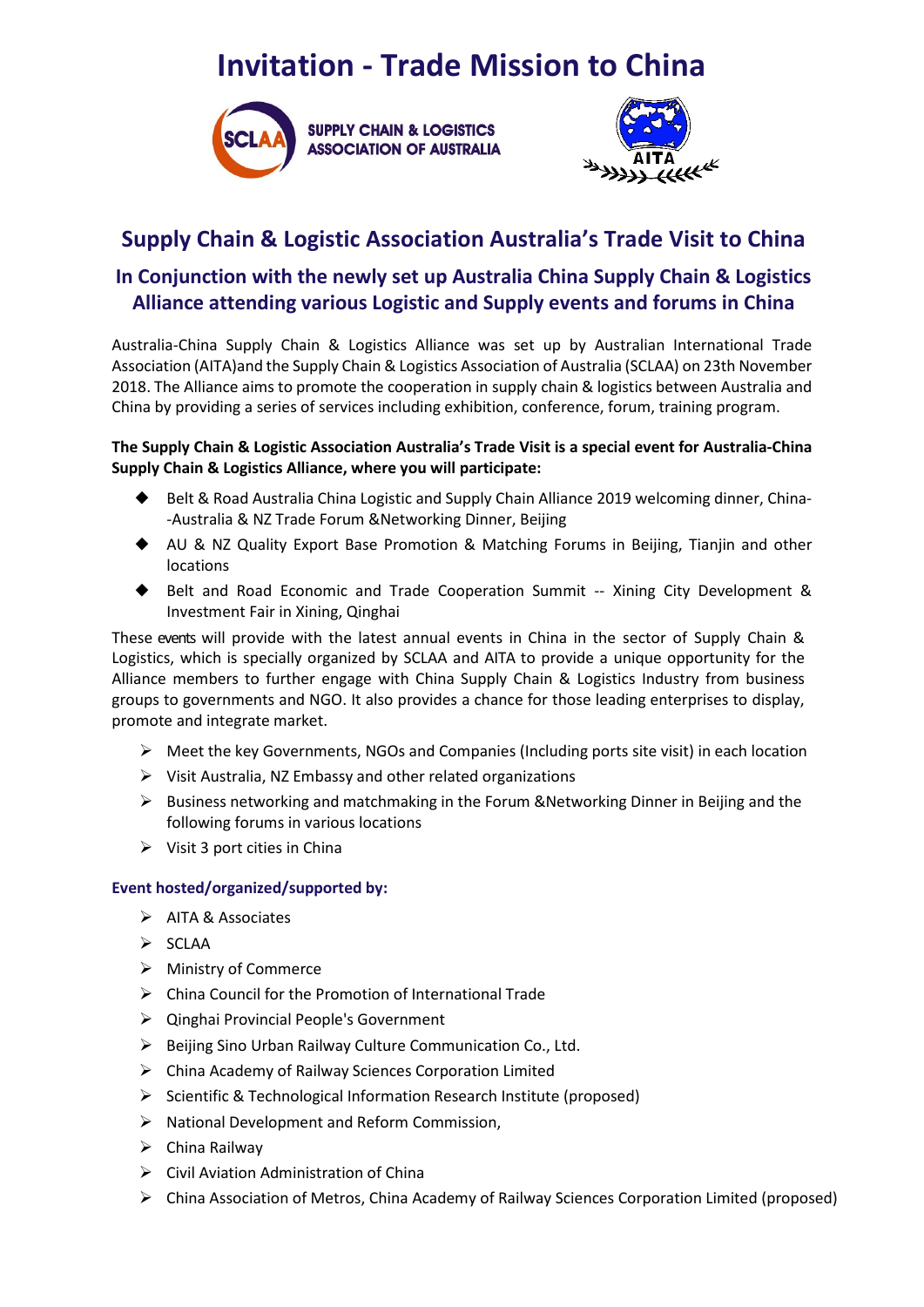**Dates:** July 30<sup>th</sup> – August  $10^{th}$ , 2019

**Venue:** Beijing, Cangzhou, Tianjin, Lanzhou, Xining, Guangzhou

**AITA & Associates**, honorably appointed to be the co-organizer of the 9th China E-Commerce and Logistics Collaborative Development Conference, cordially invite you to attend the following events:

# **Belt & Road Australia China Logistic and Supply Chain Alliance 2019 Welcoming Dinner, China--Australia & NZ Trade Forum**

### **& Networking Dinner, Beijing**

**The participants of this dinner include:** 80 to 100 people from Key Chinese Central Governments and NGOs. The dinner aims to invite more key organizations to join the alliance and provide networking opportunities for interested parties from AU, NZ and CN in logistics, trade and beyond. Chairman Amanda will present certification to the new joiners.

## **Belt and Road Economic and Trade Cooperation Meeting Xining City Development & Investment Fair in Xining, Qinghai**

Belt and Road Economic and Trade Cooperation Meeting -- Xining City Development & Investment Fair will be held in Xining, Qinghai from August 2nd to 3<sup>rd</sup>. Aligned with China's Belt and Road Initiative, this event will also take advantage of the Xining City Development & Investment Fair as a great platform that has successfully attracted foreign investment to the city and the Province of Qinghai. Key provincial and city officials and leading Chinese companies from a variety of industries (including logistics, trade, export & import and so on) will be present.

### **By attending SCLAA's Trade Visit, you will have the unique Opportunities to:**

- $\triangleright$  To promote the coordinated development of e-commerce and express logistics
- $\triangleright$  To discuss current problems in synergy development of international and domestic ecommerce and logistics
- $\triangleright$  To network with Chinese peak Logistics giants and set up friendly relationship for future prospects
- $\triangleright$  To discuss the Informatization of Supply Chain & Logistics to lower cost and improve efficiency
- $\triangleright$  To discuss hot issues of smart logistics and big data application
- $\triangleright$  To promote the import of advanced Storage Handling Equipment & Warehouse Management System from Australia

To explore business opportunities with leading Chinese logistics & trade companies and establish relationships with Chinese government officials.

## **Packaging & Cost**

The package price is **AU\$ \$ 4,740 for Non-members; AU\$ \$4,380 per delegate** for SCLAA Member, and Members/Associates of AITA, leaving from **Sydney**. Option leaving from other capital cities in Australia are also available for your convenience.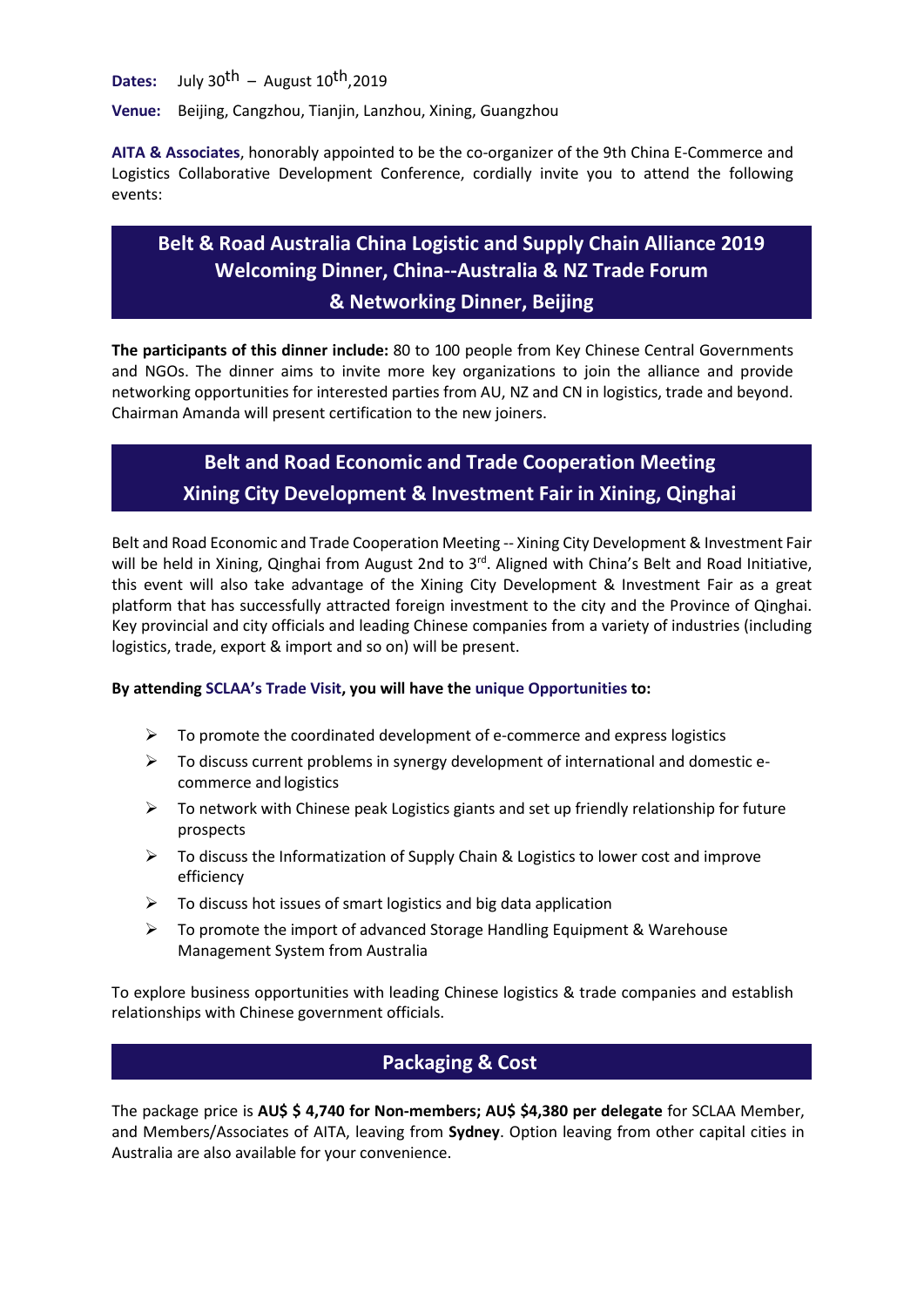#### **SERVICES INCLUDED IN THE PACKAGE**

- *Round Trip and Domestic Air Tickets (Economy Class)*
- *Pick-up Services*: Airport, Stations and hotels pick-up services
- *Local Transportation Services*: High-grade business vehicles with rich-experienced drivers
- *Accommodation*: 9 nights' accommodation in 4-star above hotels
- *Catering*: Buffet breakfast, lunch, dinner and **local specialties**
- *Sightseeing Tours*: Entry tickets, Bilingual tour guides
- Escorted and supported by **AITA Senior Management (minimum 3 Managers)** throughout the trip inChina
- **The 2019 Australia-China Supply Chain & Logistics Alliance China Forum**
	- Admission for **Belt & Road Australia China Logistic and Supply Chain Alliance 2019 welcoming dinner, China--Australia & NZ Trade Forum &Networking Dinner**
	- Admission for **Xining Qinghai Ecological Expo Belt and Road Economic and Trade Cooperation Summit -- Xining City Development & Investment Fair**
	- Tea Breaks during the Expo and forums
	- Welcoming Banquet and Catering for networking functions
	- Promoting awareness of your organization in Chinese Market by highlighting your profile including your company name, introduction, social media, Flyer, Banner, Backdrop screen during the summits and forums
	- Generate media exposure for your organization to enhance your profile, impact and attraction in China Logistics Industry
- $\checkmark$  Coordination with Chinese governments, associations and business in Beijing, Cangzhou, Tianjin, Lanzhou, Guangzhou, Xining
- $\checkmark$  One-to-one logistics business meeting and matching in Beijing, Cangzhou, Tianjin, Lanzhou, Guangzhou, Xining
- $\checkmark$  Investigate on investment and mergers & acquisitions projects
- $\checkmark$  Tailor-made welcoming lunch and dinner throughout the trip
- $\checkmark$  English translator located within the pavilions and in each meeting
- $\checkmark$  Conference Services: Business Meetings and Conferences Coordination, Conference Preparation (Brochures, Agenda, Flyer, Banner, Stationary, Backdrop screen, Labor Cost)

#### **SERVICES NOT INCLUDED IN THE PACKAGE**

- $\checkmark$  Price difference caused by upgrading flight, hotel, room, etc...
- $\checkmark$  Insurance and Medical Fees
- $\checkmark$  Visa Fees
- $\checkmark$  Tips for drivers, tour guides, etc...
- $\checkmark$  Excess baggage charge
- $\checkmark$  Hotel personal consumption including laundry and other services
- $\checkmark$  Entertainment facilities not included in scenic spots admission tickets

#### **Note:**

Conference Services included in the Package is sponsored by AITA & Associates. Extra services such as promotion, and public relations available upon request, not included in the Package.

Registrations should be made online via the following Link: **<http://bit.ly/SCLAATradeVisit>**